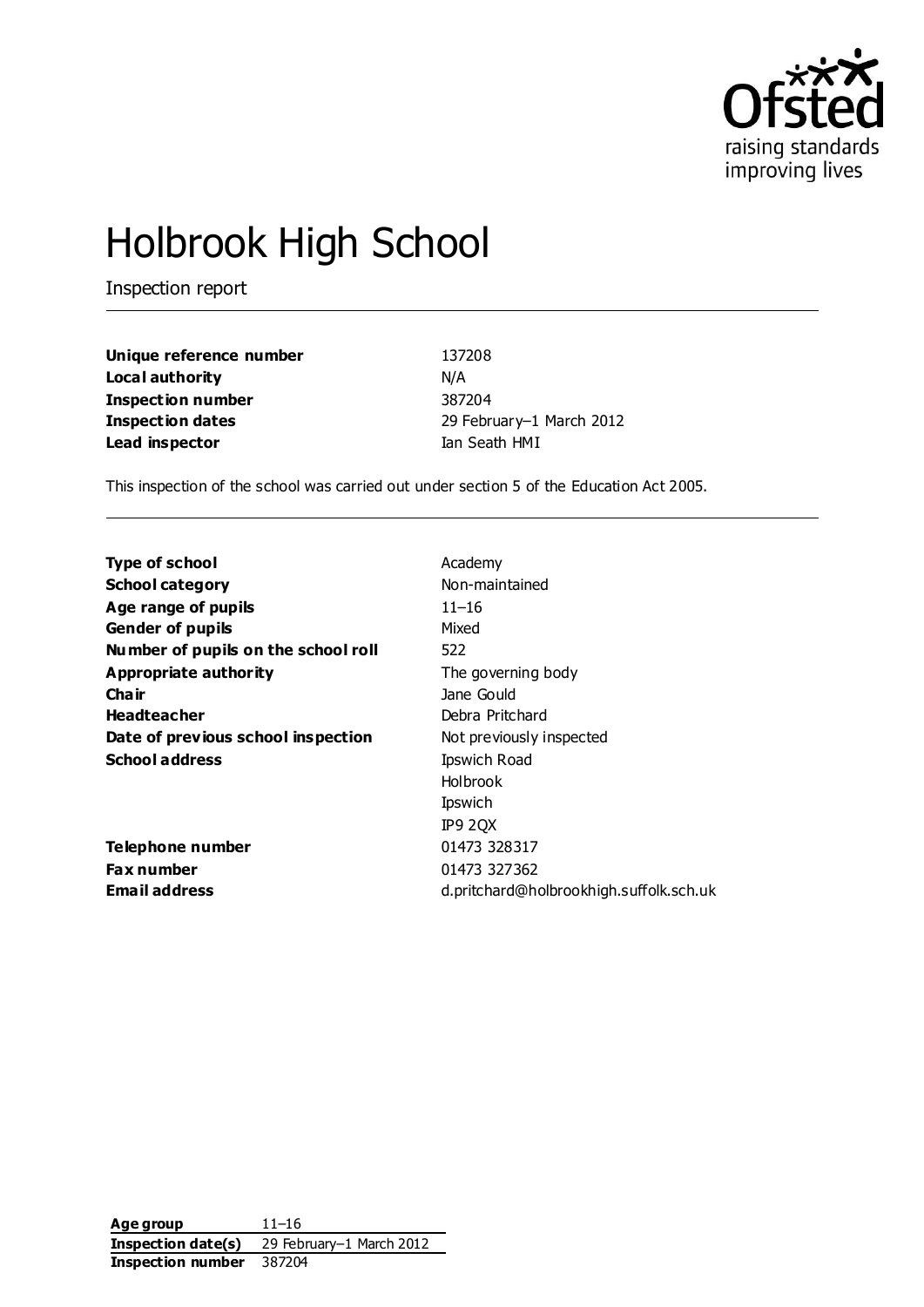

You can use Parent View to give Ofsted your opinion on your child's school. Ofsted will use the information parents and carers provide when deciding which schools to inspect and when.

You can also use Parent View to find out what other parents and carers think about schools in England. You can visit [www.parentview.ofsted.gov.uk,](http://www.parentview.ofsted.gov.uk/) or look for the link on the main Ofsted website: [www.ofsted.gov.uk](http://www.ofsted.gov.uk/)

The Office for Standards in Education, Children's Services and Skills (Ofsted) regulates and inspects to achieve excellence in the care of children and young people, and in education and skills for learners of all ages. It regulates and inspects childcare and children's social care, and inspects the Children and Family Court Advisory Support Service (Cafcass), schools, colleges, initial teacher training, work-based learning and skills training, adult and community learning, and education and training in prisons and other secure establishments. It assesses council children's services, and inspects services for looked after children, safeguarding and child protection.

Further copies of this report are obtainable from the school. Under the Education Act 2005, the school must provide a copy of this report free of charge to certain categories of people. A charge not exceeding the full cost of reproduction may be made for any other copies supplied.

If you would like a copy of this document in a different format, such as large print or Braille, please telephone 0300 123 4234, or email enquiries@ofsted.gov.uk.

You may copy all or parts of this document for non-commercial educational purposes, as long as you give details of the source and date of publication and do not alter the information in any way.

To receive regular email alerts about new publications, including survey reports and school inspection reports, please visit our website and go to 'Subscribe'.

Piccadilly Gate Store St **Manchester** M1 2WD

T: 0300 123 4234 Textphone: 0161 618 8524 E: enquiries@ofsted.gov.uk W: www.ofsted.gov.uk



© Crown copyright 2012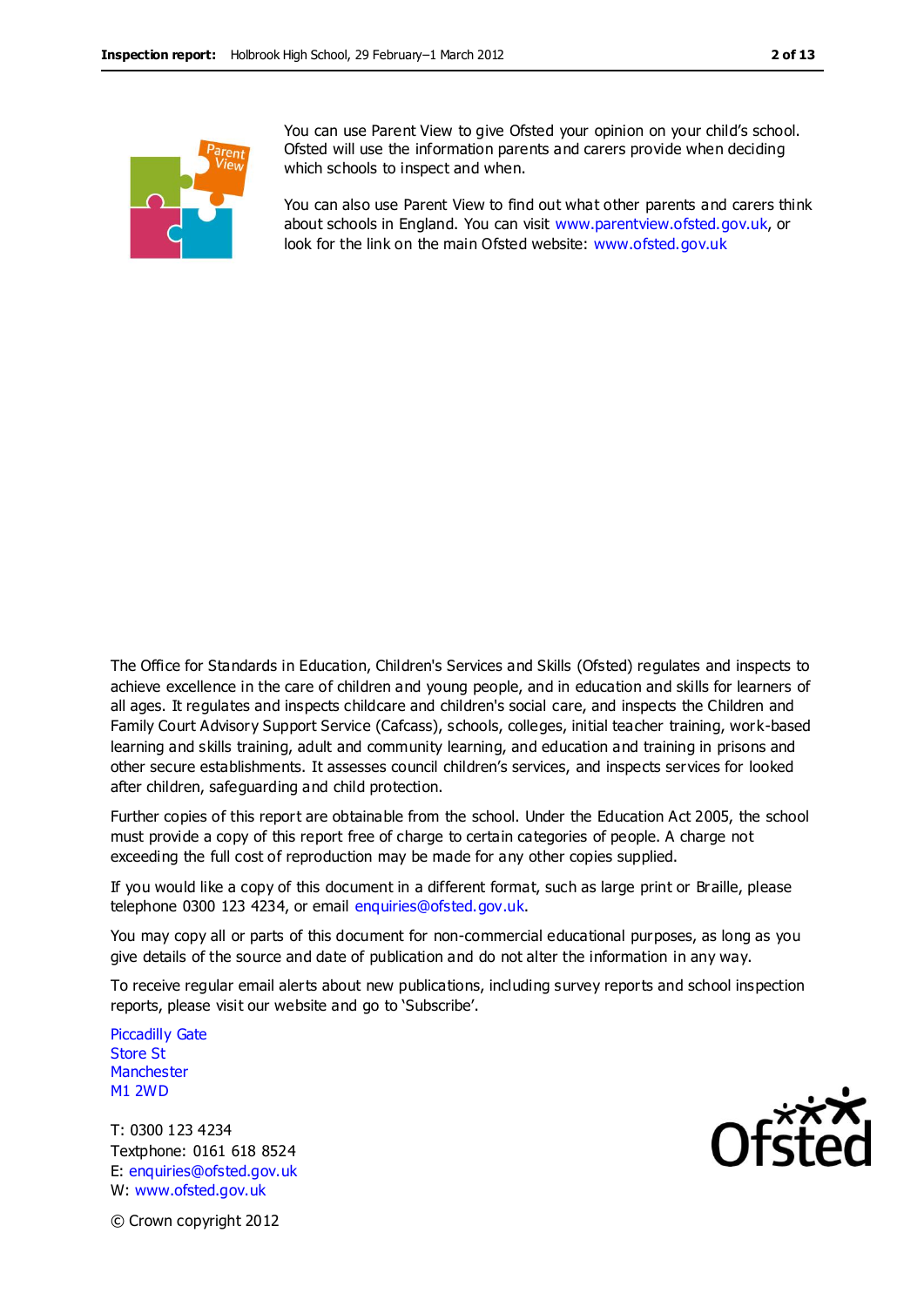# **Introduction**

Inspection team

| Ian Seath               | Her Majesty's Inspector |
|-------------------------|-------------------------|
| John Mason              | Additional inspector    |
| Alicia Welsh-Kuligowicz | Additional inspector    |

This inspection was carried out with two days' notice. A total of 30 lessons and 29 teachers were observed across all years and key stages. In addition, a further 14 classes were visited for short periods to evaluate specific inspection themes. Meetings were held with students, staff, leaders and managers and the Chair of the Governing Body. The number of responses to the on-line questionnaire (Parent View) was very low. Inspectors observed the school's work, looked at the records of meetings, documents relating to action planning and self-evaluation, governors' minutes and other general management documents. Records of lesson observations were scrutinised. Inspectors analysed responses to inspection questionnaires from 254 parents and carers, in addition to a significant number from students and staff.

# **Information about the school**

This is a smaller than averagesized secondary school. It converted to academy status in August 2011. The proportion of students known to be eligible for free school meals is low, as is the proportion of students from minority ethnic backgrounds. The proportion of disabled students and those who have special educational needs is lower than average. The proportion of students who join the school at times other than the usual time of year is a little higher than average.

The school meets the current national floor standard for attainment but not for expected progress in English. Progress in mathematics meets the current floor standard.

The school has specialist status in languages and humanities.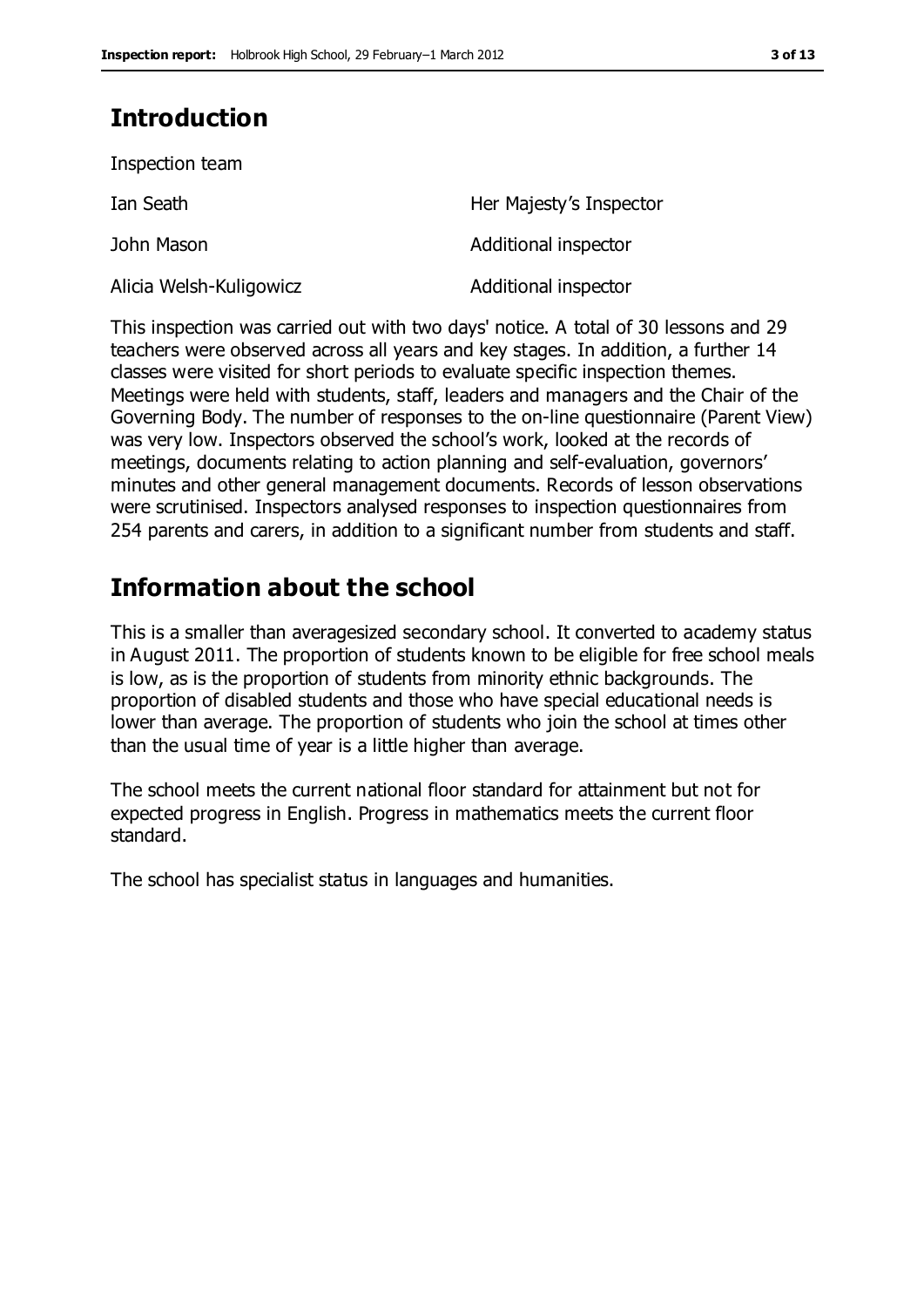# **Inspection judgements**

| <b>Overall effectiveness</b>          |  |
|---------------------------------------|--|
|                                       |  |
| <b>Achievement of pupils</b>          |  |
| <b>Quality of teaching</b>            |  |
| <b>Behaviour and safety of pupils</b> |  |
| <b>Leadership and management</b>      |  |

### **Key findings**

- In accordance with section 13 (3) of the Education Act 2005, Her Majesty's Chief Inspector is of the opinion that this school requires special measures because it is failing to give its students an acceptable standard of education and the persons responsible for leading, managing or governing the school are not demonstrating the capacity to secure the necessary improvement.
- The school is not satisfactory because students' progress has declined since the previous inspection and is now well below the national average. The progress of most groups is below the national average, including the small number who are disabled or have special educational needs or disabilities. Performance at GCSE has declined markedly since the previous inspection.
- Inspectors observed some good or better teaching, notably in English and in history. However there are too many inadequate lessons. Overall, students make inadequate progress. Students are slow to develop skills of independent learning because in too many lessons they are not sufficiently challenged. In these lessons behaviour deteriorates and learning suffers. Teaching has insufficient impact on pupils' spiritual, moral, social and cultural development. A relatively large proportion of parents and carers and students expressed justifiable concerns about disruptive behaviour in class.
- Leaders and managers have failed to improve the progress made by students or to eradicate inadequate teaching. The governing body has not challenged poor performance adequately. Target setting and monitoring of staff performance are weak and have not had a sufficiently beneficial impact on the quality of provision. There are many inconsistencies in the school's work and systems to monitor provision are weak. The curriculum is satisfactory because enrichment and extra-curricular activities increase students' enjoyment of their school and are a factor in improving attendance.
- Since September 2011 school leaders have made a number of staff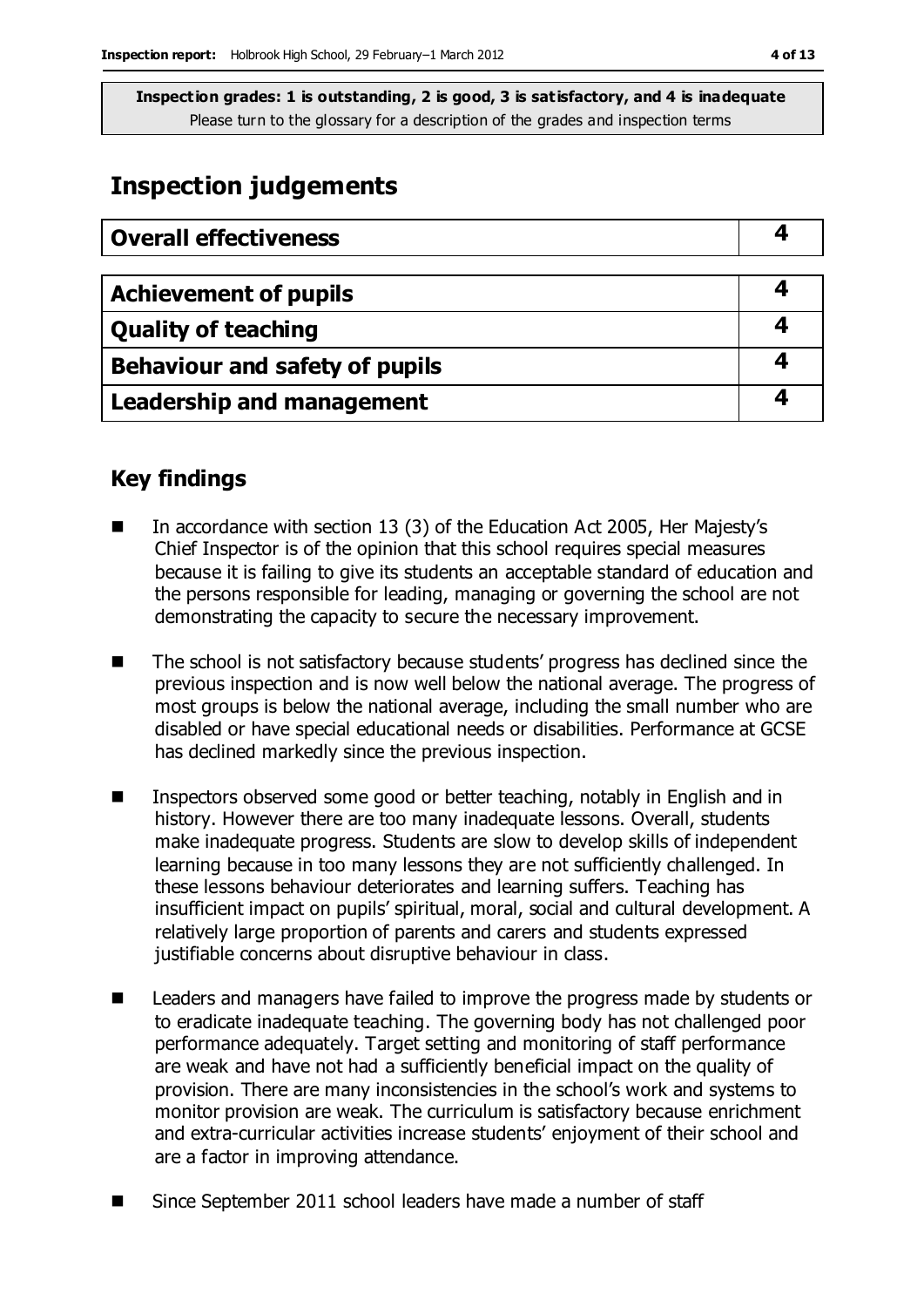appointments, notably in the areas of English, mathematics, and the management of teaching and learning. The Chair of the Governing Body is also new in post. Although only a short time has elapsed, early indications are that improvements are beginning to emerge in these areas. It is too early to be sure that these improvements will be sustained, however.

## **What does the school need to do to improve further?**

- By September 2013, increase the pace of students' learning and progress to raise attainment to at least the national average by:
	- eradicating inadequate teaching and increasing the proportion of good or  $\equiv$ better teaching
	- ensuring that assessment is accurate and lessons well planned so that all  $\equiv$ teaching challenges all students
	- consistently developing students' skills in literacy and numeracy in other subjects as well as mathematics and English.
- With the involvement of parents, carers and students, by September 2012, tackle issues that a significant number of them are concerned about by:
	- ensuring that all teachers implement behaviour policies consistently so  $\equiv$ that disruptive behaviour in class is eliminated
	- devising and implementing a structured homework policy for all subjects that includes how it is marked and clear guidance to ensure that homework consolidates classroom learning.
- By September 2012 improve leadership and management, including governance, by:
	- improving systems for observing lessons so that students' learning and  $\equiv$ progress are accurately monitored
	- systematically identifying and disseminating the very best practice in teaching and learning, for example that found in English and history
	- holding school leaders fully to account for the progress made by students
	- ensuring that all targets for performance management are challenging,  $\overline{\phantom{0}}$ clearly understood by those who are responsible and accountable for them, and set within a precise timeframe
	- ensuring that the governing body monitors all improvements rigorously, challenging where appropriate.

## **Main report**

#### **Achievement of pupils**

The proportion of students who gained five or more good GCSEs in all subjects in 2011 was well below the national average, although close to the national average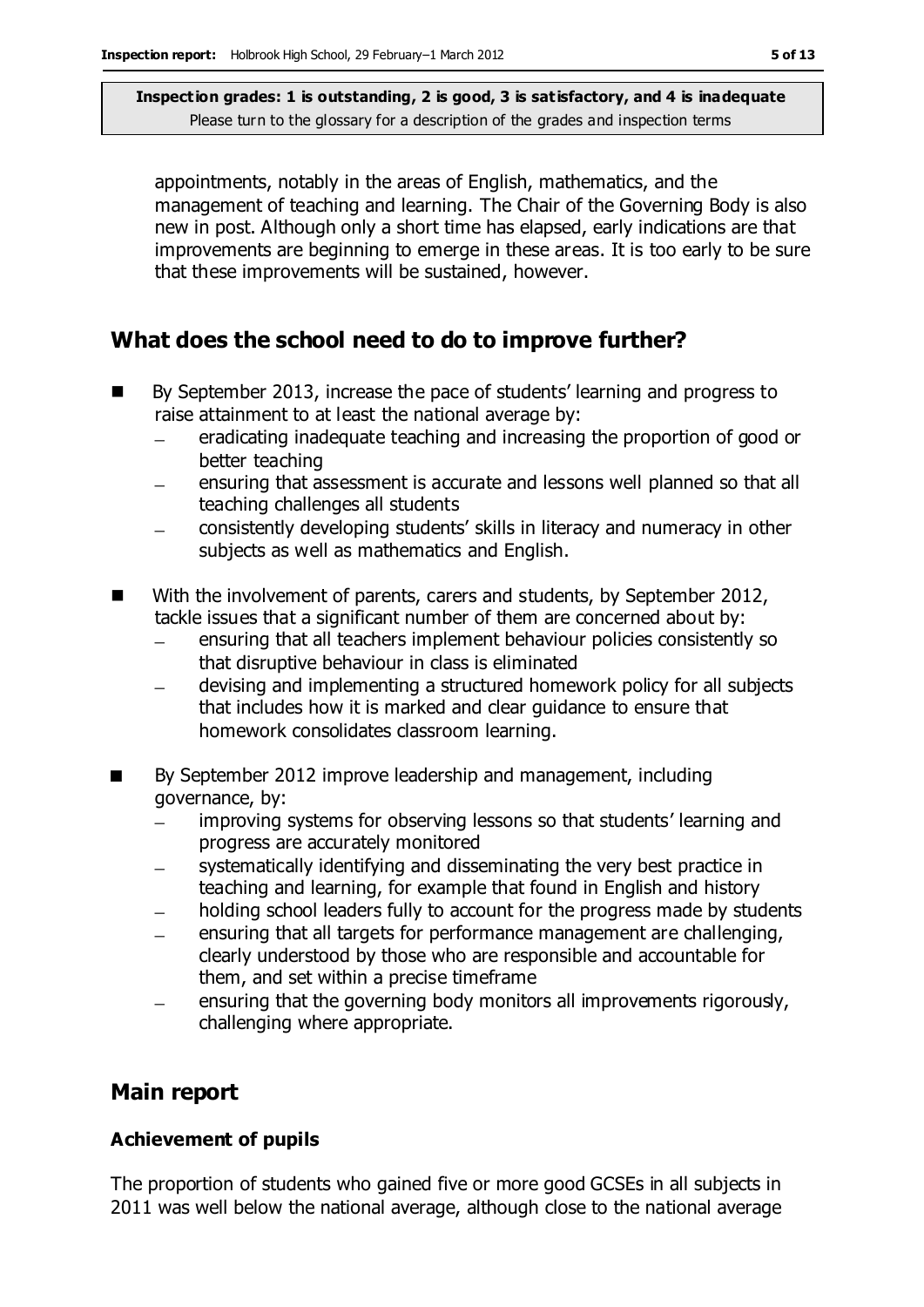when mathematics and English are included. Students enter the school with prior attainment that is higher than average and therefore these outcomes represent progress that is below expectations with a pronounced declining trend since the previous inspection. Pass rates at GCSE are very variable between subjects. GCSE results in languages, one of the school's specialist areas, were well below the national average in 2011.

This underachievement is seen in most groups. The progress of boys is well below that of girls, though their attainment is similar and the attainment gap between the two has narrowed. The small numbers of disabled students and those who have special educational needs make less progress than their peers overall, but their progress in English and mathematics is comparable because the support that they receive is well targeted to their needs in these subjects.

In lessons, students' progress is too variable. In the better lessons they are challenged well and are able to practise skills that lead to good learning and progress. However, in those lessons that lack challenge or are inadequate, learning declines markedly as students become restless. In a few lessons students are taught at a level that is much lower than that which they have already attained or are capable of. When this happens, it results in inadequate progress. A larger proportion of parents and carers than usual, though still a minority, feel that their child does not make enough progress. This view is supported by published data, observations of progress in lessons and the scrutiny of students' work during this inspection.

Since September 2011 the school's assessment data indicate progress and attainment are beginning to improve in mathematics and English. The data predict that GCSE outcomes will be around the national average in these subjects. However, it is too soon to be sure that these improvements can reverse the downward trend or that they can be sustained.

#### **Quality of teaching**

While the school provides some good or better teaching, students experience a significant number of lessons that are inadequate and that fail to challenge them. In addition, many students' learning skills are not well developed and many have not been encouraged to take responsibility for their own learning. The use of assessment to judge learning and progress has been introduced very recently. Students know the levels they are working at and their target levels, but few are clear about how to achieve them or what skills they need to develop. Scrutiny of written work and observations in lessons indicate that teachers sometimes overestimate the students' attainment, especially that of the most able.

In too many lessons assessment data are not used effectively. Students of differing abilities receive the same teaching, resulting in different rates of progress. This is particularly significant in mixed-ability classes. In the least successful lessons students are taught at too low a level so that they become bored and behaviour deteriorates. This, together with the inconsistent application of behaviour policies, is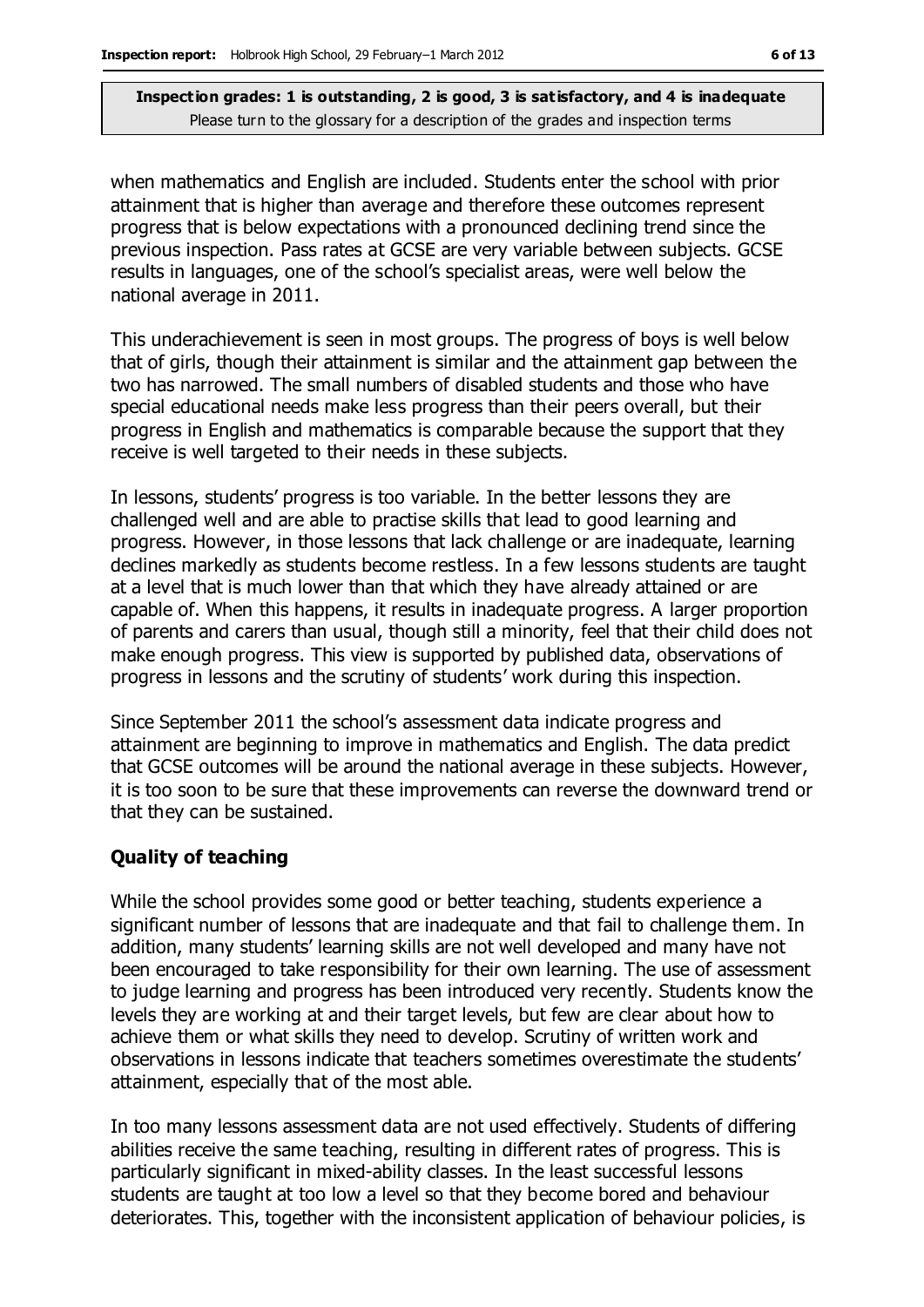responsible for the relatively high proportion of parents and carers and students who feel that learning is too often disrupted in class. For this reason, together with the weak development of learning skills, the impact of teaching on students' spiritual, moral, social and cultural development is inadequate.

Students and parents and carers expressed significant concerns about homework and marking. They correctly noted that homework is irregular, infrequent for many subjects, often insufficiently challenging, and that too often the marking is not helpful or detailed enough. Some parents and carers noted that homework is not always used effectively to consolidate learning in lessons. Notably, many comments were positive about practice in English. Inspection findings supported these views.

Some teachers use assessment information well to structure learning in lessons. In these examples the teaching is well suited to different levels and aptitudes so that all students learn well and those at the lowest attainment levels learn most. These teachers' lessons are well planned and make good use of teaching assistants. The teachers' expectations are high and collaborative learning is used effectively. Such an approach is seen consistently in English lessons, for example, and in the support for those who find learning most difficult.

Students' reading skills are in line with expectations. However, some students report that access to the library is sometimes difficult because staffing has been reduced. School leaders have recognised the importance of using the skills of literacy and numeracy in subjects other than English and mathematics but the implementation of this policy is inconsistent. Opportunities are often missed to improve students' literacy skills, for example by correcting spelling and grammar or challenging students to spell newly introduced or technical vocabulary.

#### **Behaviour and safety of pupils**

Most students and parents and carers correctly state that students feel safe at the school. However, a considerably larger than expected proportion from both groups expressed concerns around behaviour, mainly the disruption of learning in class. Inspectors observed disruptions to learning, albeit in a minority of classes. This varies from students simply ceasing to work because they were bored, to more serious disruption in which learning is difficult. In this situation good use is made of the school's 'pit stop' room in which students are able to take time out yet still continue with their work. Behaviour is best where teaching is good, and where students are interested and challenged. Comments from parents and carers and students rightly noted the inconsistency with which teachers apply behaviour policies. A significant number of staff also commented on inconsistent management of behaviour. Incidents of unacceptable behaviour are monitored, but the results are not used effectively to improve it. The number of permanent exclusions is increasing.

The school's records show that bullying does occur sometimes, and this was confirmed by parents and carers and students. Most comments indicate that incidents are resolved and dealt with promptly. Attendance is close to the national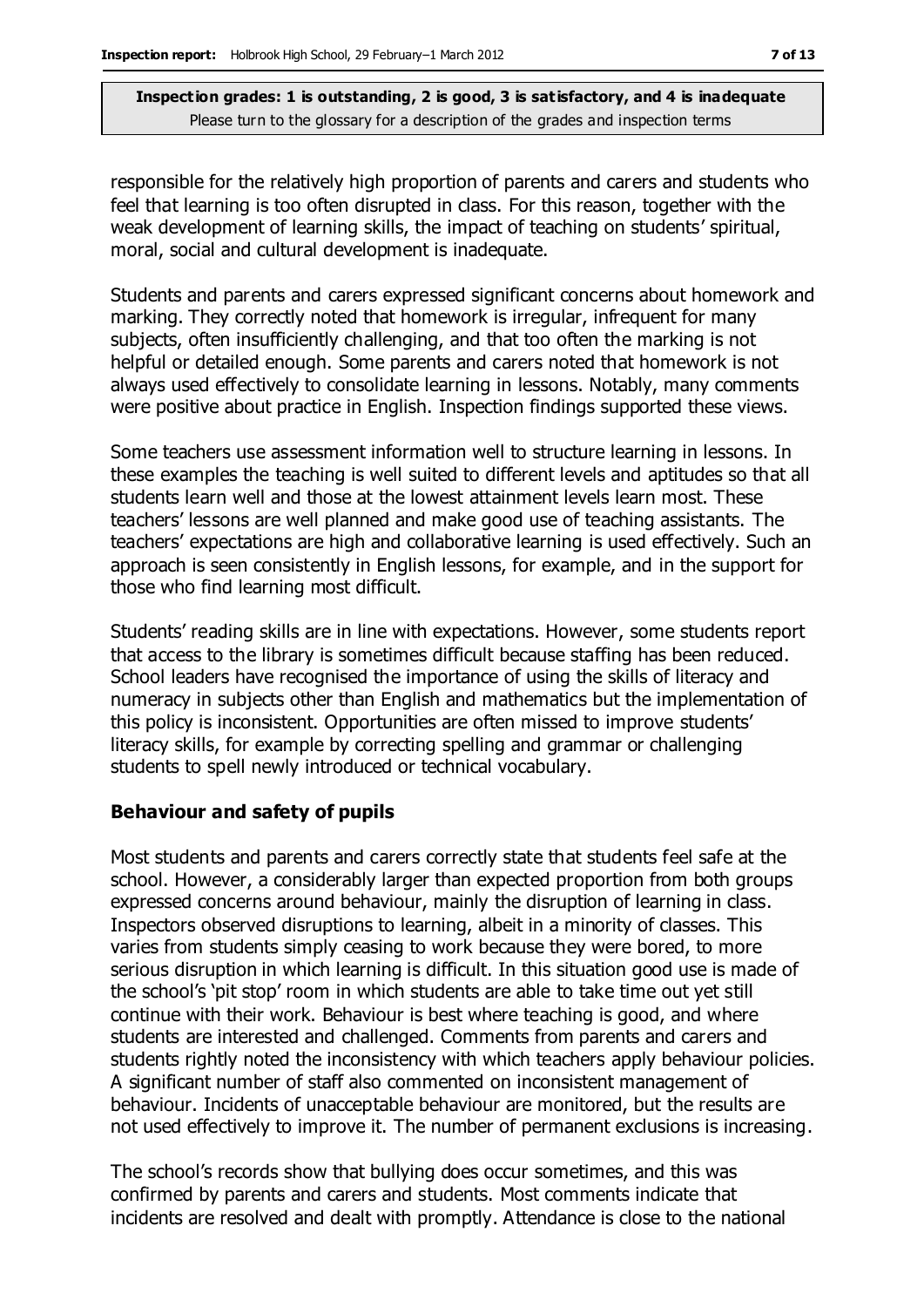average and persistent absence has improved. However, punctuality is sometimes poor, especially between lessons. Around the school, students move sensibly between lessons. They are generally polite, courteous and helpful.

#### **Leadership and management**

The school's performance has declined unremittingly since the previous inspection. Although the headteacher and other leaders and managers have identified many of the issues and correctly understand what needs to be done, processes to make these changes have been weak. Some aspects are improving, for example English and history, but these improvements are very recent and not yet embedded. New staffing appointments are a positive development, especially in the key areas of teaching and learning.

Evaluations of performance at all levels are overgenerous. As a result, many are insufficiently self-critical. Improvement plans generally recognise the issues but only occasionally provide precise targets for improvement. Monitoring of progress towards targets is weak at all levels. Within most departments, the extent to which the quality of provision is maintained is inconsistent, a point made by numerous parents and carers. They commented on the lack of consistency with regard to homework, the quality of teaching, control of behaviour and other important aspects of the students' experience. Performance management is ineffective because targets are too imprecise and not well monitored. Teachers are not held sufficiently to account for the performance of their students. Leaders and managers have not demonstrated the capacity to bring about significant and sustained improvement.

Members of the governing body bring many skills to the school and have supported it well through the transition to academy status. However, they have not effectively challenged declining performance, or monitored improvement in a systematic way, for example in teaching, learning and progress. The Chair of the Governing Body recognises this. The governing body has ensured that the school meets safeguarding requirements. However the monitoring of equalities, particularly outcomes for different groups of students, has been inadequate. For example, the monitoring of an action plan to improve the progress of those known to be eligible for free school meals is insufficient.

The development of teaching and learning has been insufficient to eradicate inadequate teaching or overcome underachievement. Judgements of lesson observations are overgenerous and monitoring pays too much attention to the activities of teachers rather than focusing on the learning of students. Associated with this, lesson planning is weak, often containing a list of activities rather than clear learning objectives for all students. Opportunities for teachers' professional development do now occur, with some sharing of best practice. However, this is not yet well established or systematic across subject areas. For example the features of outstanding teaching seen in history have not been disseminated across other subjects.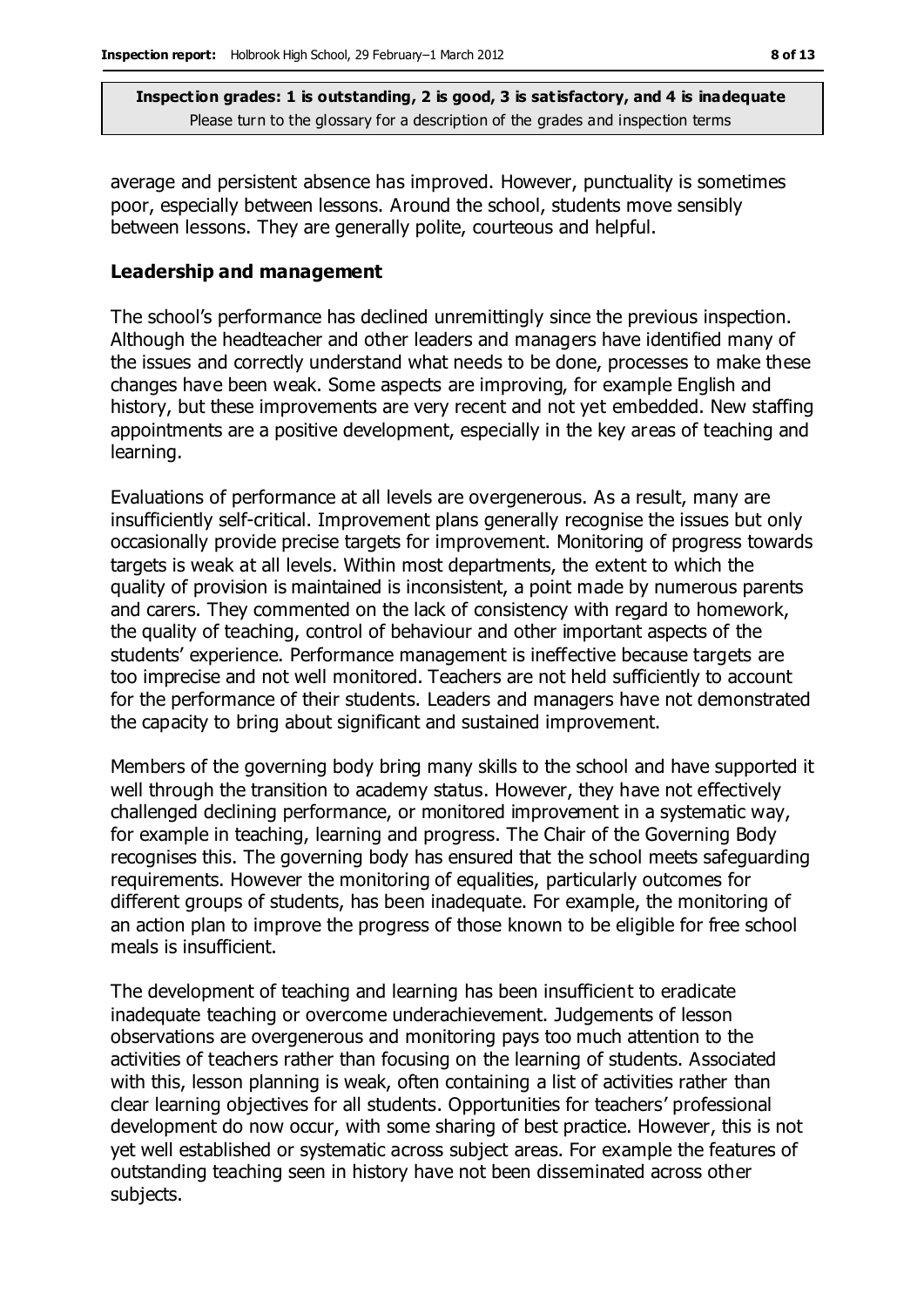The school's curriculum is satisfactory because of strengths in the enrichment opportunities students receive, which are greatly appreciated both by them and by their parents and carers. Students welcome the extensive extra-curricular and sports activities, especially the well-equipped sports centre adjoining the school. In addition, those who find learning most difficult benefit from effective provision. The school offers a wide range of GCSE subjects as well as a small vocational provision taught off site. Students and parents and carers commented on their enjoyment of music and associated facilities.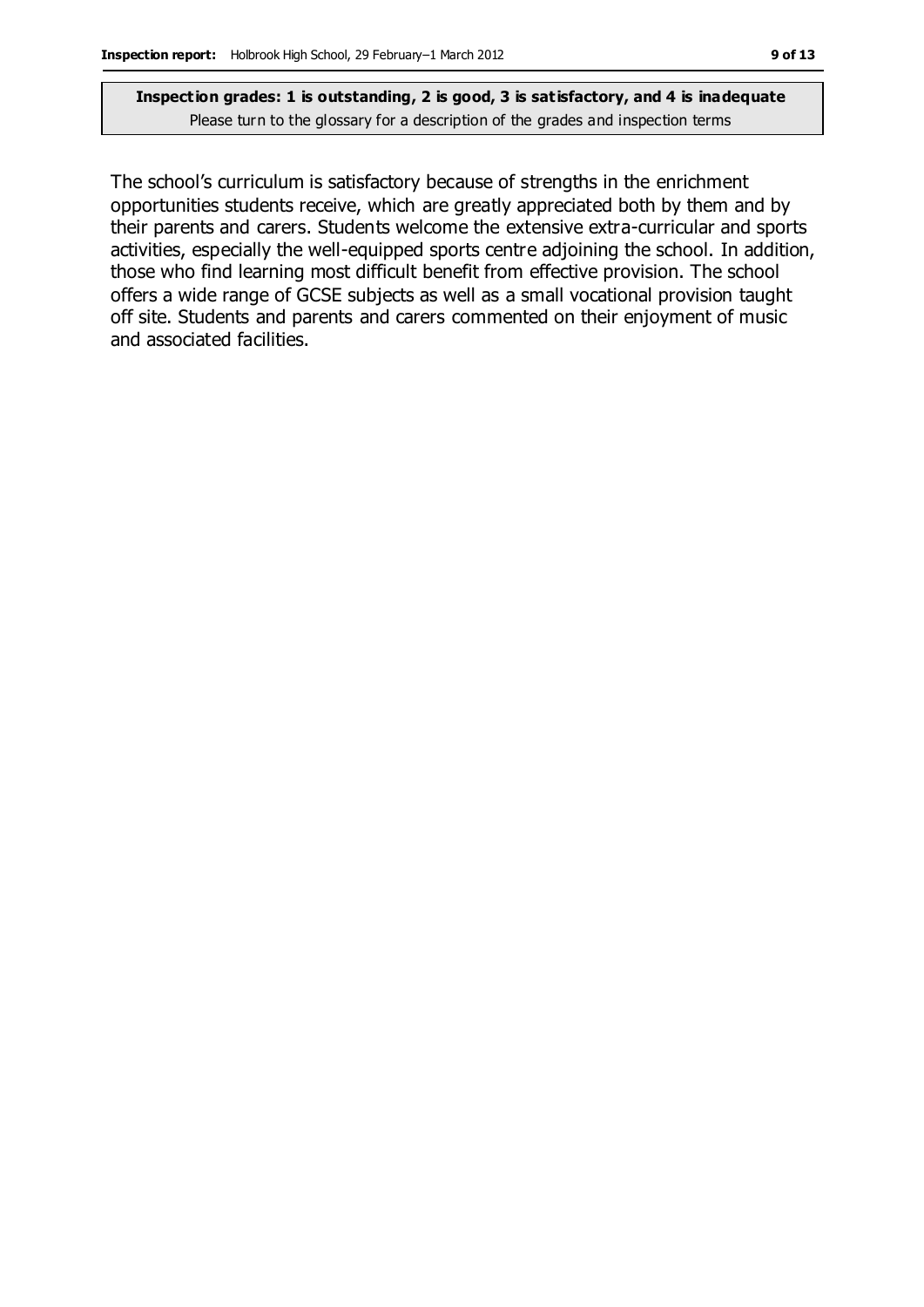# **Glossary**

## **What inspection judgements mean**

| <b>Grade</b> | <b>Judgement</b> | <b>Description</b>                                            |
|--------------|------------------|---------------------------------------------------------------|
| Grade 1      | Outstanding      | These features are highly effective. An outstanding           |
|              |                  | school provides exceptionally well for all its pupils' needs. |
| Grade 2      | Good             | These are very positive features of a school. A school        |
|              |                  | that is good is serving its pupils well.                      |
| Grade 3      | Satisfactory     | These features are of reasonable quality. A satisfactory      |
|              |                  | school is providing adequately for its pupils.                |
| Grade 4      | Inadequate       | These features are not of an acceptable standard. An          |
|              |                  | inadequate school needs to make significant                   |
|              |                  | improvement in order to meet the needs of its pupils.         |
|              |                  | Ofsted inspectors will make further visits until it           |
|              |                  | improves.                                                     |

## **Overall effectiveness of schools**

|                         | Overall effectiveness judgement (percentage of schools) |      |                     |                   |
|-------------------------|---------------------------------------------------------|------|---------------------|-------------------|
| <b>Type of school</b>   | <b>Outstanding</b>                                      | Good | <b>Satisfactory</b> | <b>Inadequate</b> |
| Nursery schools         | 46                                                      | 46   |                     |                   |
| Primary schools         |                                                         | 47   | 40                  |                   |
| Secondary<br>schools    | 14                                                      | 38   | 40                  |                   |
| Special schools         | 28                                                      | 48   | 20                  |                   |
| Pupil referral<br>units | 15                                                      | 50   | 29                  |                   |
| All schools             |                                                         | 46   | 38                  |                   |

New school inspection arrangements have been introduced from 1 January 2012. This means that inspectors make judgements that were not made previously.

The data in the table above are for the period 1 September 2010 to 31 August 2011 and represent judgements that were made under the school inspection arrangements that were introduced on 1 September 2009. These data are consistent with the latest published official statistics about maintained school inspection outcomes (see [www.ofsted.gov.uk\)](http://www.ofsted.gov.uk/).

The sample of schools inspected during 2010/11 was not representative of all schools nationally, as weaker schools are inspected more frequently than good or outstanding schools.

Primary schools include primary academy converters. Secondary schools include secondary academy converters, sponsor-led academies and city technology colleges. Special schools include special academy converters and non-maintained special schools.

Percentages are rounded and do not always add exactly to 100.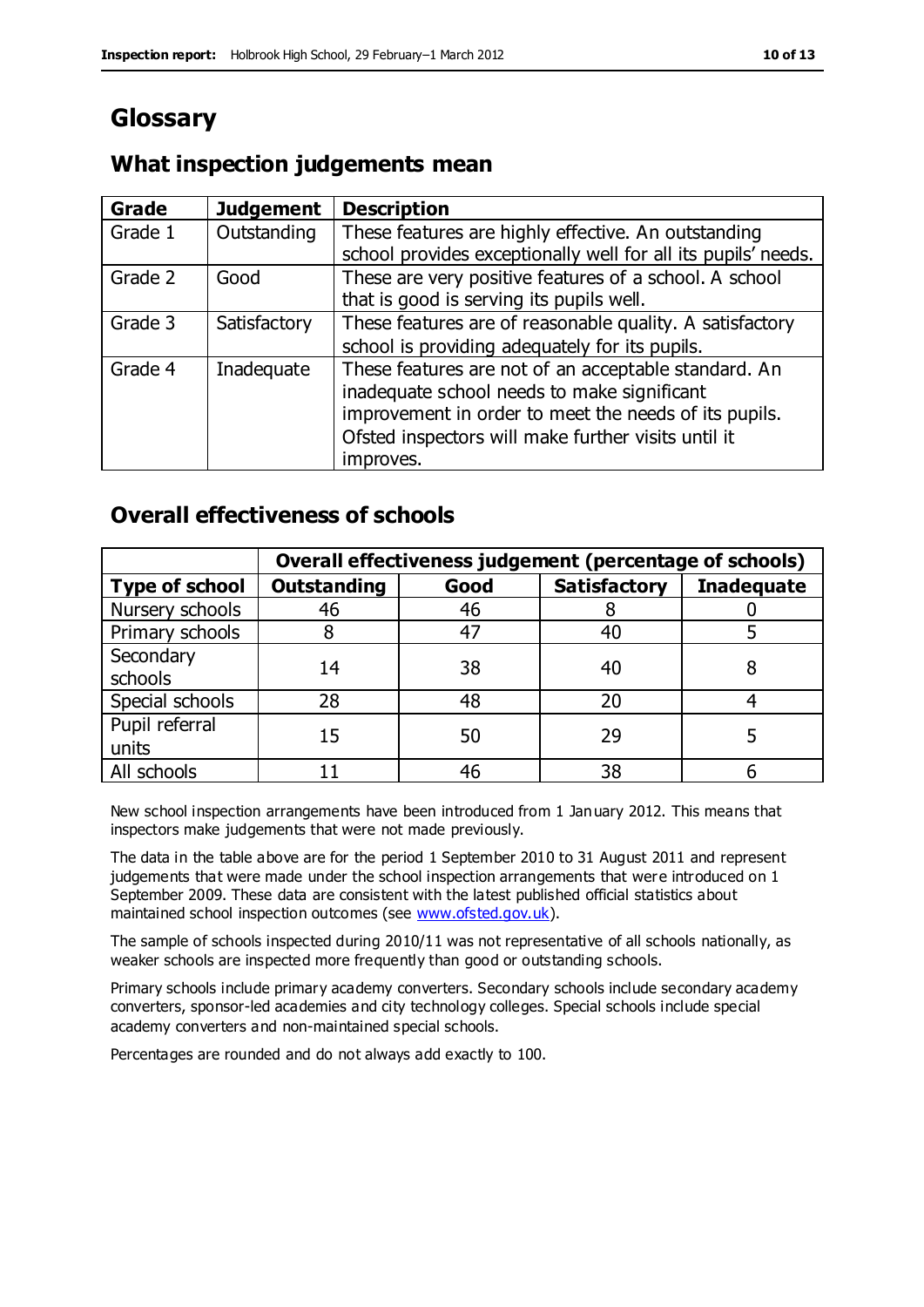# **Common terminology used by inspectors**

| Achievement:                  | the progress and success of a pupil in their<br>learning and development taking account of their<br>attainment.                                                                                                        |
|-------------------------------|------------------------------------------------------------------------------------------------------------------------------------------------------------------------------------------------------------------------|
| Attainment:                   | the standard of the pupils' work shown by test and<br>examination results and in lessons.                                                                                                                              |
| Attendance:                   | the regular attendance of pupils at school and in<br>lessons, taking into account the school's efforts to<br>encourage good attendance.                                                                                |
| Behaviour:                    | how well pupils behave in lessons, with emphasis<br>on their attitude to learning. Pupils' punctuality to<br>lessons and their conduct around the school.                                                              |
| Capacity to improve:          | the proven ability of the school to continue<br>improving based on its self-evaluation and what<br>the school has accomplished so far and on the<br>quality of its systems to maintain improvement.                    |
| Leadership and management:    | the contribution of all the staff with responsibilities,<br>not just the governors and headteacher, to<br>identifying priorities, directing and motivating staff<br>and running the school.                            |
| Learning:                     | how well pupils acquire knowledge, develop their<br>understanding, learn and practise skills and are<br>developing their competence as learners.                                                                       |
| <b>Overall effectiveness:</b> | inspectors form a judgement on a school's overall<br>effectiveness based on the findings from their<br>inspection of the school.                                                                                       |
| Progress:                     | the rate at which pupils are learning in lessons and<br>over longer periods of time. It is often measured<br>by comparing the pupils' attainment at the end of a<br>key stage with their attainment when they started. |
| Safety:                       | how safe pupils are in school, including in lessons;<br>and their understanding of risks. Pupils' freedom<br>from bullying and harassment. How well the school<br>promotes safety, for example e-learning.             |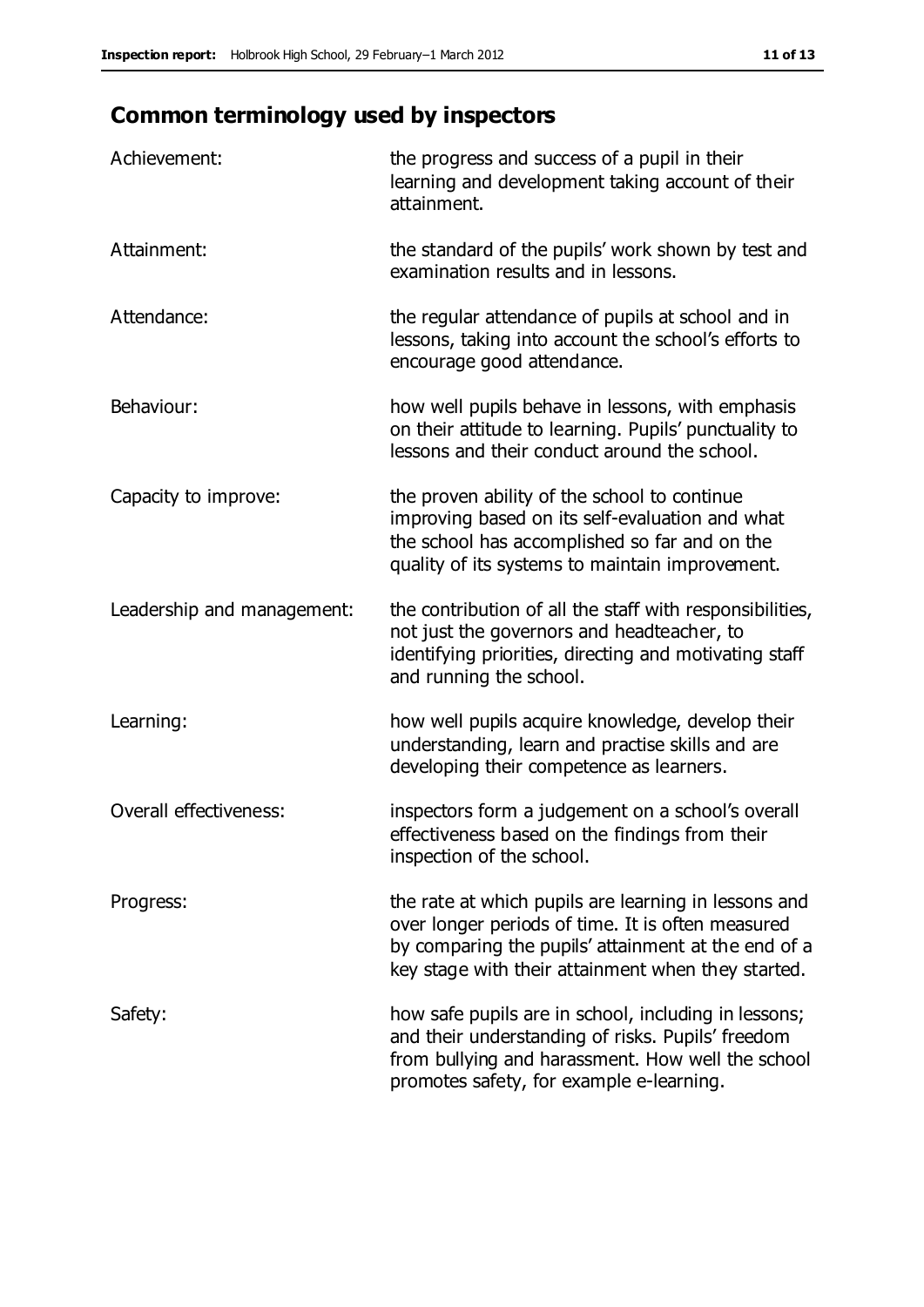#### **This letter is provided for the school, parents and carers to share with their children. It describes Ofsted's main findings from the inspection of their school.**

2 March 2012

Dear Students

#### **Inspection of Holbrook High School, Ipswich, IP9 2QX**

As you will know, I visited your school recently with two colleagues. We visited most of your classes, talked with many of you, and looked at much of your work. Thank you for welcoming us.

You and your parents and carers told us many things. Most of you are happy at the school and you feel safe. Many parents and carers would recommend the school, however a significant number wrote to us that they are concerned about some aspects. These concerns were about disruptive behaviour that hinders learning, homework and marking, and the quality of some teaching. We think these concerns are well founded and inspection evidence indicates that these aspects of the school are too inconsistent. This has led to a fall in achievement over the last few years. We have therefore placed the school into special measures. This means that inspectors will visit regularly to check the progress being made by the school.

The headteacher and her colleagues recognise many of the improvements that need to be made, and have made a start in bringing them about. We have asked that the school involves parents and carers and students in this process. This is important, for example, if the school is to improve behaviour in classes.

We have also asked that the school's leaders work on improving the consistency of teaching. This will mean making sure that all of you are challenged to achieve your best in class. It will include spreading the strong teaching practice that you told us about and that we saw for ourselves, for example in history and English.

In addition, we have asked that the issues of inconsistency around homework and marking are tackled. Homework will become more regular and will help you to consolidate what you have learned in class. Finally, we have asked that governors monitor improvements more effectively and we have identified timescales that will help with this.

Once again, thank you.

Yours sincerely

Ian Seath Her Majesty's Inspector